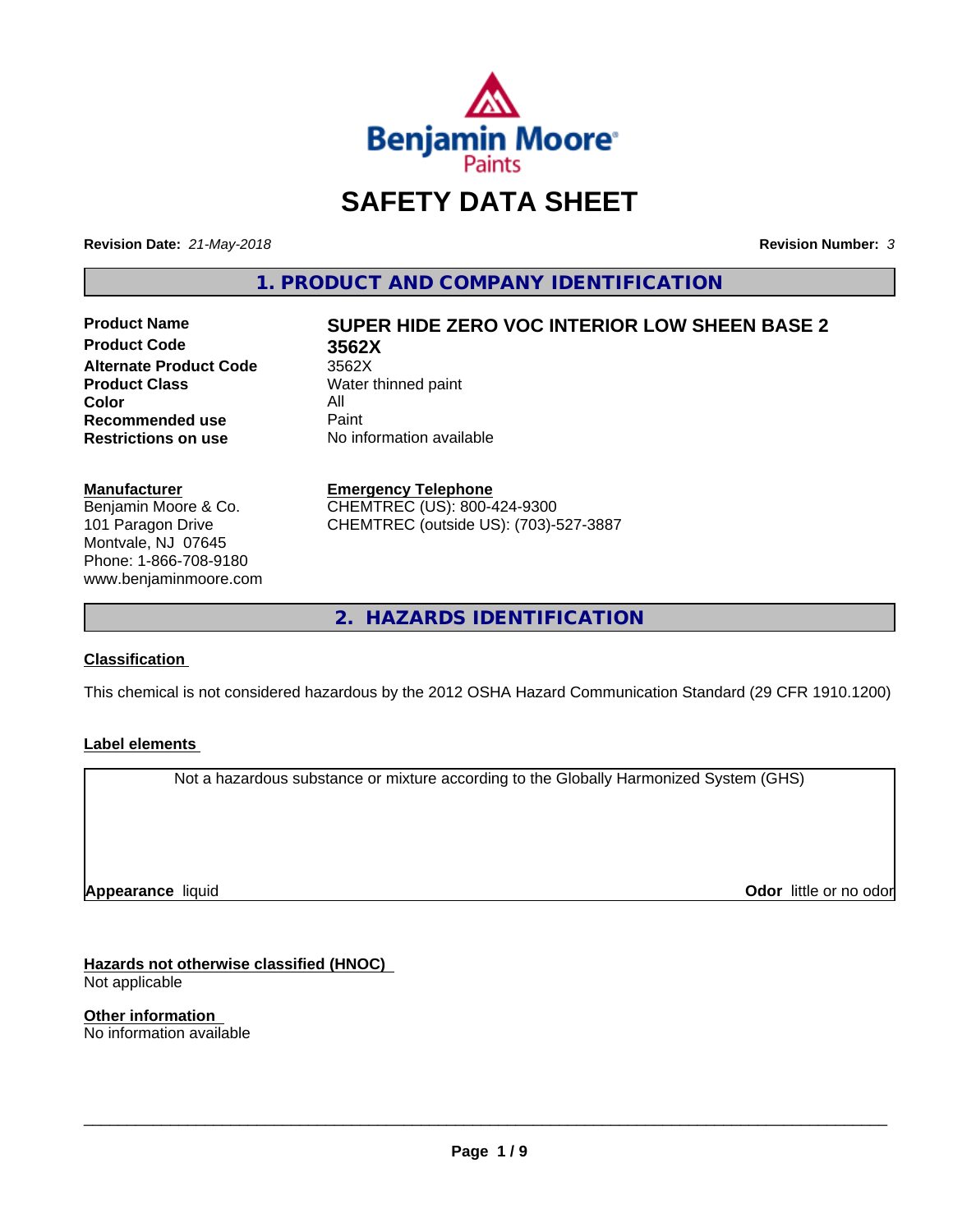# **3. COMPOSITION INFORMATION ON COMPONENTS**

\_\_\_\_\_\_\_\_\_\_\_\_\_\_\_\_\_\_\_\_\_\_\_\_\_\_\_\_\_\_\_\_\_\_\_\_\_\_\_\_\_\_\_\_\_\_\_\_\_\_\_\_\_\_\_\_\_\_\_\_\_\_\_\_\_\_\_\_\_\_\_\_\_\_\_\_\_\_\_\_\_\_\_\_\_\_\_\_\_\_\_\_\_

| Chemical name                       | $\hat{}$ AS No.                                   | $\sim$<br><br>70 |
|-------------------------------------|---------------------------------------------------|------------------|
| Limestone                           | $\sim$<br>131<br>$\overline{\phantom{a}}$<br>-כס- | - -<br>$\sim$    |
| $- \cdot$ .<br>dioxide<br>l itanium | -<br>$\sim$<br>3463<br>. ח-ר<br>, ن               |                  |

|                                                  | 4. FIRST AID MEASURES                                                                                    |
|--------------------------------------------------|----------------------------------------------------------------------------------------------------------|
| <b>General Advice</b>                            | No hazards which require special first aid measures.                                                     |
| <b>Eye Contact</b>                               | Rinse thoroughly with plenty of water for at least 15 minutes and consult a<br>physician.                |
| <b>Skin Contact</b>                              | Wash off immediately with soap and plenty of water while removing all<br>contaminated clothes and shoes. |
| <b>Inhalation</b>                                | Move to fresh air. If symptoms persist, call a physician.                                                |
| Ingestion                                        | Clean mouth with water and afterwards drink plenty of water. Consult a physician<br>if necessary.        |
| <b>Most Important</b><br><b>Symptoms/Effects</b> | None known.                                                                                              |
| <b>Notes To Physician</b>                        | Treat symptomatically.                                                                                   |
|                                                  |                                                                                                          |

**5. FIRE-FIGHTING MEASURES**

| <b>Suitable Extinguishing Media</b>                                              | Use extinguishing measures that are appropriate to local<br>circumstances and the surrounding environment.                                   |
|----------------------------------------------------------------------------------|----------------------------------------------------------------------------------------------------------------------------------------------|
| <b>Protective Equipment And Precautions For</b><br><b>Firefighters</b>           | As in any fire, wear self-contained breathing apparatus<br>pressure-demand, MSHA/NIOSH (approved or equivalent)<br>and full protective gear. |
| <b>Specific Hazards Arising From The Chemical</b>                                | Closed containers may rupture if exposed to fire or<br>extreme heat.                                                                         |
| <b>Sensitivity To Mechanical Impact</b>                                          | No.                                                                                                                                          |
| <b>Sensitivity To Static Discharge</b>                                           | No.                                                                                                                                          |
| <b>Flash Point Data</b><br>Flash Point (°F)<br>Flash Point (°C)<br><b>Method</b> | Not applicable<br>Not applicable<br>Not applicable                                                                                           |
| <b>Flammability Limits In Air</b>                                                |                                                                                                                                              |
| Lower flammability limit:<br><b>Upper flammability limit:</b>                    | Not applicable<br>Not applicable                                                                                                             |
|                                                                                  |                                                                                                                                              |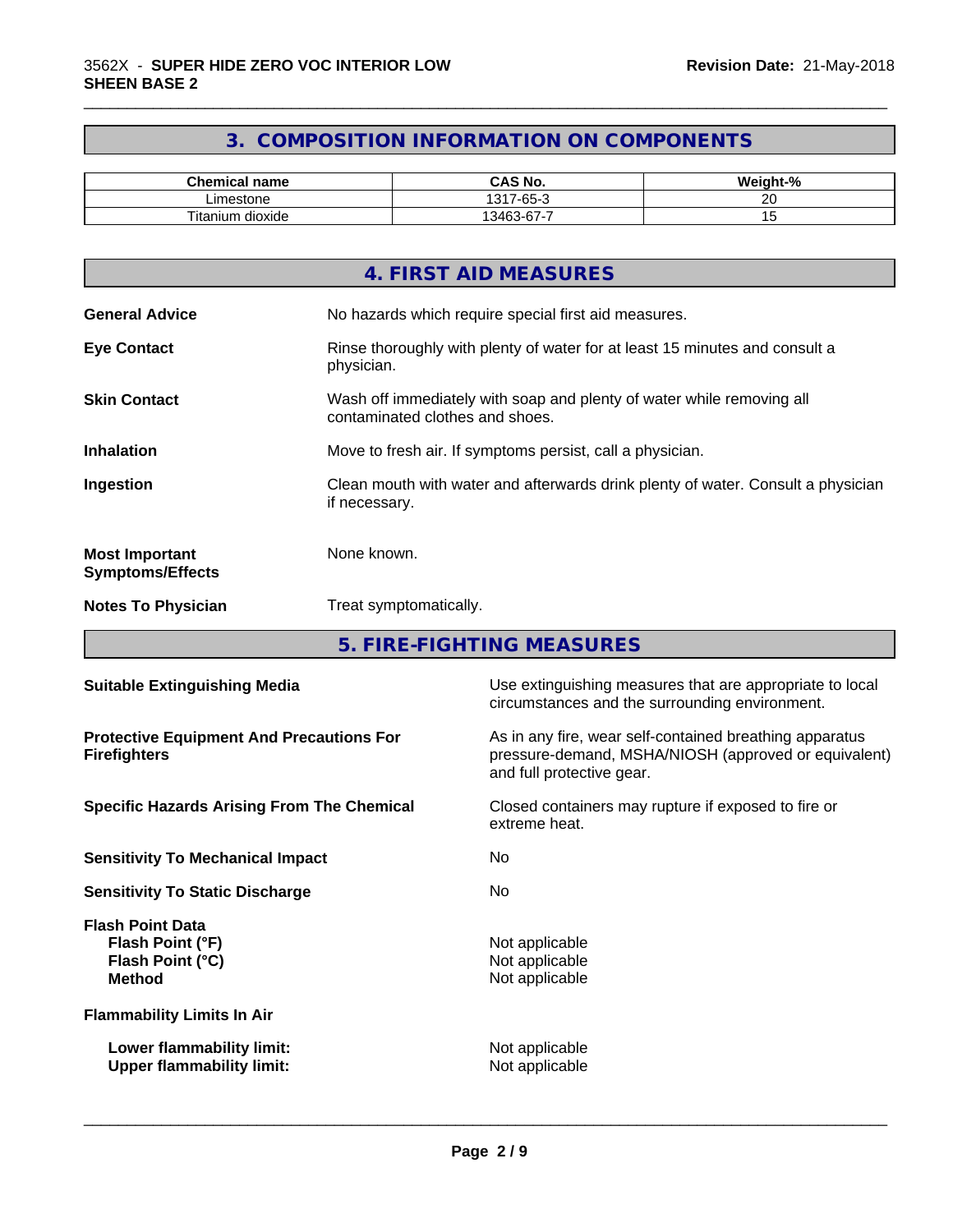| <b>NFPA</b>             | Health: 1 | <b>Flammability: 0</b> | <b>Instability: 0</b> | <b>Special: Not Applicable</b> |
|-------------------------|-----------|------------------------|-----------------------|--------------------------------|
| <b>NFPA Legend</b><br>. |           |                        |                       |                                |

#### 0 - Not Hazardous

- 1 Slightly
- 2 Moderate
- 3 High
- 4 Severe

*The ratings assigned are only suggested ratings, the contractor/employer has ultimate responsibilities for NFPA ratings where this system is used.*

*Additional information regarding the NFPA rating system is available from the National Fire Protection Agency (NFPA) at www.nfpa.org.*

#### **6. ACCIDENTAL RELEASE MEASURES**

| <b>Personal Precautions</b>      | Avoid contact with skin, eyes and clothing. Ensure adequate ventilation.                                                                                                         |  |
|----------------------------------|----------------------------------------------------------------------------------------------------------------------------------------------------------------------------------|--|
| <b>Other Information</b>         | Prevent further leakage or spillage if safe to do so.                                                                                                                            |  |
| <b>Environmental precautions</b> | See Section 12 for additional Ecological Information.                                                                                                                            |  |
| <b>Methods For Clean-Up</b>      | Soak up with inert absorbent material. Sweep up and shovel into suitable<br>containers for disposal.                                                                             |  |
|                                  | 7. HANDLING AND STORAGE                                                                                                                                                          |  |
| Handling                         | Avoid contact with skin, eyes and clothing. Avoid breathing vapors, spray mists or<br>sanding dust. In case of insufficient ventilation, wear suitable respiratory<br>equipment. |  |
| <b>Storage</b>                   | Keep container tightly closed. Keep out of the reach of children.                                                                                                                |  |
| <b>Incompatible Materials</b>    | No information available                                                                                                                                                         |  |

#### **8. EXPOSURE CONTROLS/PERSONAL PROTECTION**

#### **Exposure Limits**

| <b>Chemical name</b> | <b>ACGIH TLV</b>                     | <b>OSHA PEL</b>                   |
|----------------------|--------------------------------------|-----------------------------------|
| ∟imestone            | N/E                                  | 15 mg/m <sup>3</sup> - TWA        |
|                      |                                      | <b>TWA</b><br>ა mg/m <sup>3</sup> |
| Titanium dioxide     | <b>TWA</b><br>10 mg/m <sup>3</sup> - | - TWA<br>$15 \text{ ma/m}^3$      |

#### **Legend**

ACGIH - American Conference of Governmental Industrial Hygienists Exposure Limits OSHA - Occupational Safety & Health Administration Exposure Limits N/E - Not Established

**Engineering Measures** Ensure adequate ventilation, especially in confined areas.

 $\overline{\phantom{a}}$  ,  $\overline{\phantom{a}}$  ,  $\overline{\phantom{a}}$  ,  $\overline{\phantom{a}}$  ,  $\overline{\phantom{a}}$  ,  $\overline{\phantom{a}}$  ,  $\overline{\phantom{a}}$  ,  $\overline{\phantom{a}}$  ,  $\overline{\phantom{a}}$  ,  $\overline{\phantom{a}}$  ,  $\overline{\phantom{a}}$  ,  $\overline{\phantom{a}}$  ,  $\overline{\phantom{a}}$  ,  $\overline{\phantom{a}}$  ,  $\overline{\phantom{a}}$  ,  $\overline{\phantom{a}}$ 

#### **Personal Protective Equipment**

| <b>Eye/Face Protection</b> | Safety glasses with side-shields.          |
|----------------------------|--------------------------------------------|
| <b>Skin Protection</b>     | Protective gloves and impervious clothing. |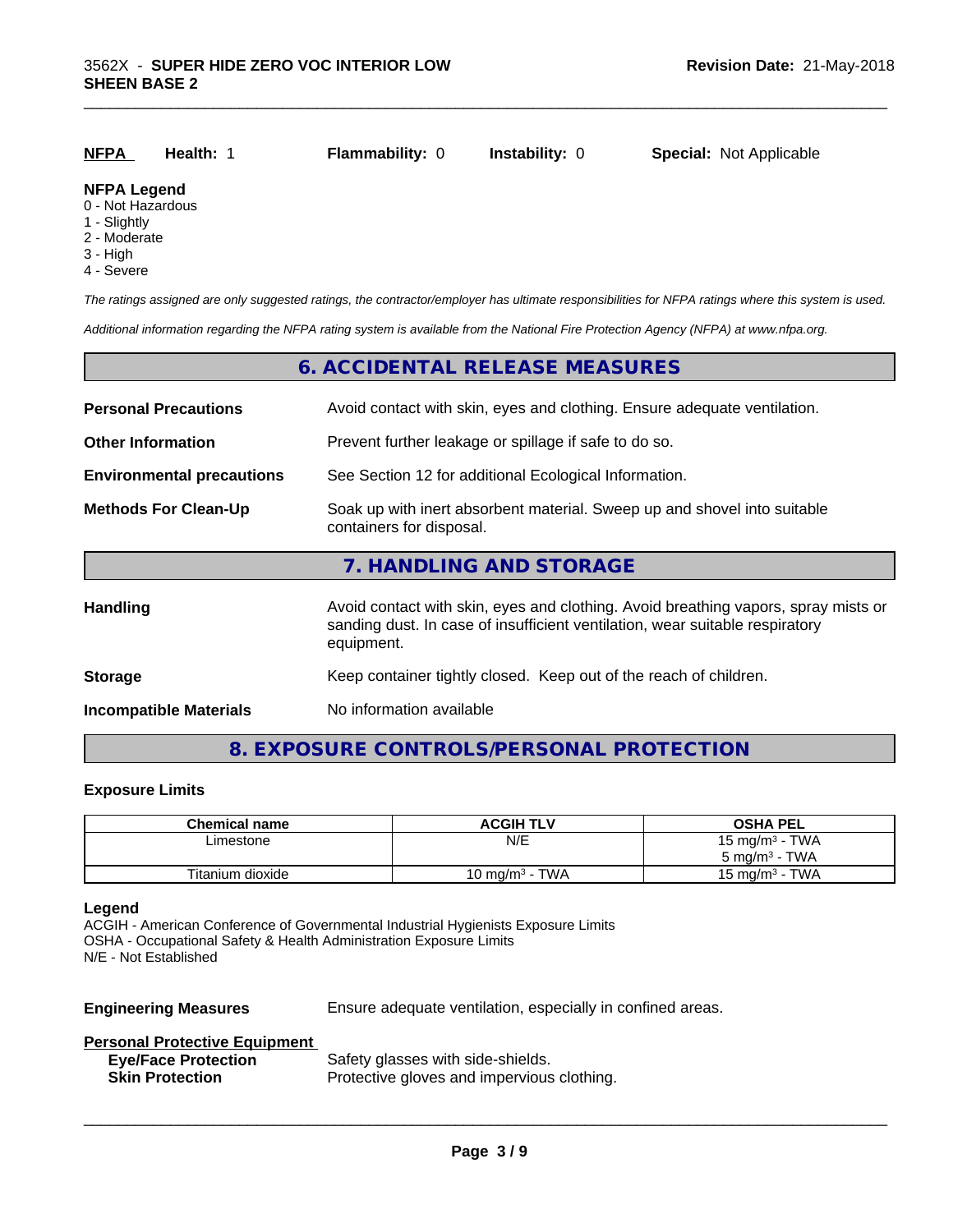**Respiratory Protection** In case of insufficient ventilation wear suitable respiratory equipment. **Hygiene Measures** Avoid contact with skin, eyes and clothing. Remove and wash contaminated clothing before re-use. Wash thoroughly after handling.

### **9. PHYSICAL AND CHEMICAL PROPERTIES**

**Appearance** liquid **Odor** little or no odor **Odor Threshold No information available No information available Density (Ibs/gal)** 10.4 - 10.8 **Specific Gravity** 1.24 - 1.29 **pH** No information available **Viscosity (cps)** No information available **Solubility(ies)** No information available **Evaporation Rate No information available No information available Vapor pressure @20 °C (kPa)** No information available **Vapor density No information available No** information available **Wt. % Solids** 45 - 55 **Vol. % Solids** 30 - 40 **Wt. % Volatiles Vol. % Volatiles** 60 - 70 **VOC Regulatory Limit (g/L)** < 5 **Boiling Point (°F)** 212 **Boiling Point (°C)** 100 **Freezing Point (°F)** 32 **Freezing Point (°C)** 0 **Flash Point (°F)**<br> **Flash Point (°C)**<br> **Flash Point (°C)**<br> **C Flash Point (°C) Method** Not applicable **Flammability (solid, gas)** Not applicable<br> **Upper flammability limit:** Not applicable **Upper flammability limit: Lower flammability limit:** Not applicable **Autoignition Temperature (°F)** No information available **Autoignition Temperature (°C)** No information available **Decomposition Temperature (°F)** No information available **Decomposition Temperature (°C)** No information available **Partition coefficient Contract Contract Contract Contract Contract Contract Contract Contract Contract Contract Contract Contract Contract Contract Contract Contract Contract Contract Contract Contract Contract Contract** 

**No information available** 

\_\_\_\_\_\_\_\_\_\_\_\_\_\_\_\_\_\_\_\_\_\_\_\_\_\_\_\_\_\_\_\_\_\_\_\_\_\_\_\_\_\_\_\_\_\_\_\_\_\_\_\_\_\_\_\_\_\_\_\_\_\_\_\_\_\_\_\_\_\_\_\_\_\_\_\_\_\_\_\_\_\_\_\_\_\_\_\_\_\_\_\_\_

# **10. STABILITY AND REACTIVITY**

| <b>Reactivity</b>                       | Not Applicable                           |
|-----------------------------------------|------------------------------------------|
| <b>Chemical Stability</b>               | Stable under normal conditions.          |
| <b>Conditions to avoid</b>              | Prevent from freezing.                   |
| <b>Incompatible Materials</b>           | No materials to be especially mentioned. |
| <b>Hazardous Decomposition Products</b> | None under normal use.                   |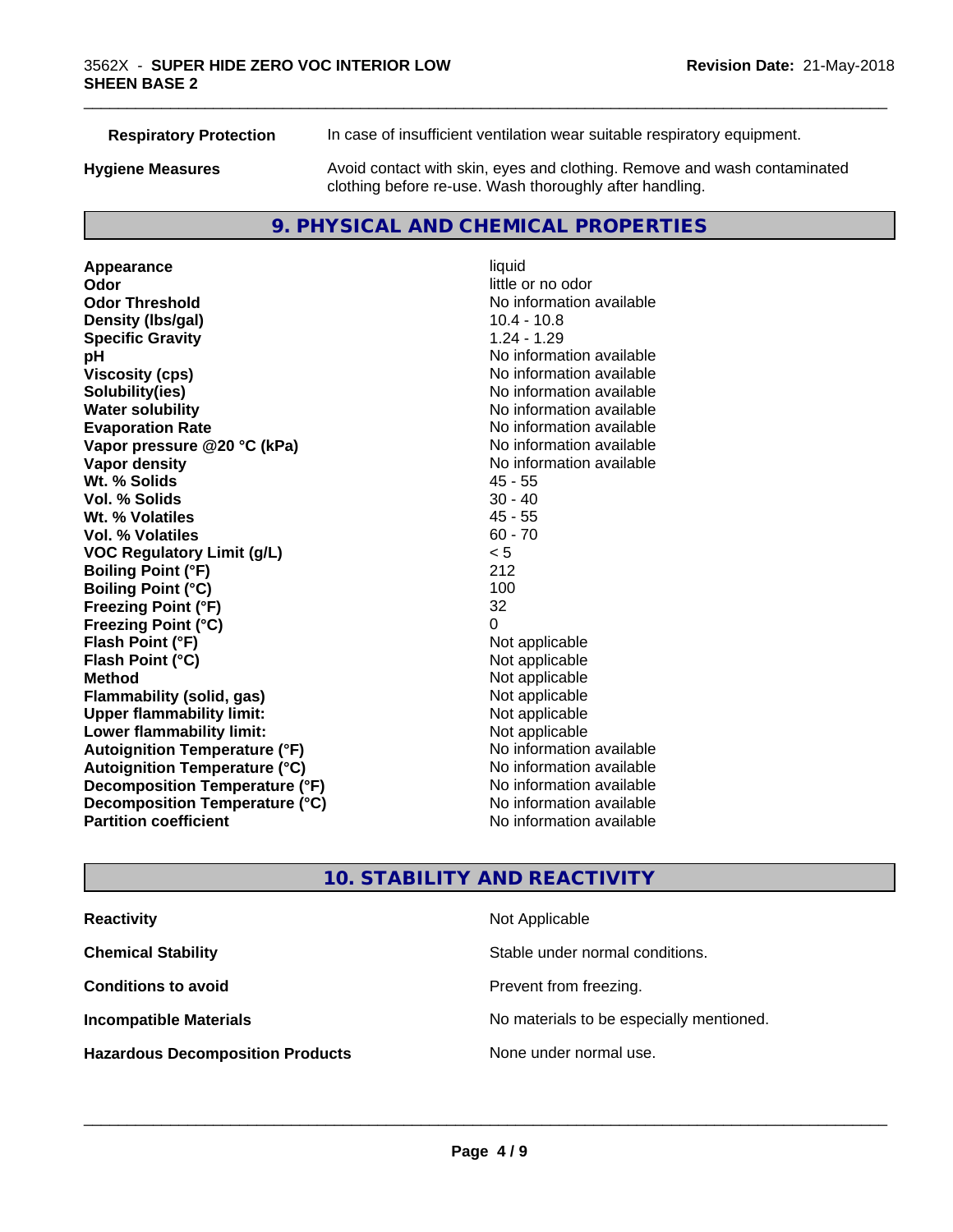| Possibility of hazardous reactions | None under normal conditions of use. |
|------------------------------------|--------------------------------------|
|------------------------------------|--------------------------------------|

\_\_\_\_\_\_\_\_\_\_\_\_\_\_\_\_\_\_\_\_\_\_\_\_\_\_\_\_\_\_\_\_\_\_\_\_\_\_\_\_\_\_\_\_\_\_\_\_\_\_\_\_\_\_\_\_\_\_\_\_\_\_\_\_\_\_\_\_\_\_\_\_\_\_\_\_\_\_\_\_\_\_\_\_\_\_\_\_\_\_\_\_\_

# **11. TOXICOLOGICAL INFORMATION**

| <b>Product Information</b>                                                                                                                                                       |             |                                                                                                                                                                                                                          |                                                                                   |             |
|----------------------------------------------------------------------------------------------------------------------------------------------------------------------------------|-------------|--------------------------------------------------------------------------------------------------------------------------------------------------------------------------------------------------------------------------|-----------------------------------------------------------------------------------|-------------|
| Information on likely routes of exposure                                                                                                                                         |             |                                                                                                                                                                                                                          |                                                                                   |             |
| <b>Principal Routes of Exposure</b>                                                                                                                                              |             | Eye contact, skin contact and inhalation.                                                                                                                                                                                |                                                                                   |             |
| <b>Acute Toxicity</b>                                                                                                                                                            |             |                                                                                                                                                                                                                          |                                                                                   |             |
| <b>Product Information</b>                                                                                                                                                       |             | No information available                                                                                                                                                                                                 |                                                                                   |             |
| Symptoms related to the physical, chemical and toxicological characteristics                                                                                                     |             |                                                                                                                                                                                                                          |                                                                                   |             |
| <b>Symptoms</b>                                                                                                                                                                  |             | No information available                                                                                                                                                                                                 |                                                                                   |             |
| Delayed and immediate effects as well as chronic effects from short and long-term exposure                                                                                       |             |                                                                                                                                                                                                                          |                                                                                   |             |
| Eye contact<br><b>Skin contact</b>                                                                                                                                               |             | May cause slight irritation.                                                                                                                                                                                             | Substance may cause slight skin irritation. Prolonged or repeated contact may dry |             |
| <b>Inhalation</b><br>Ingestion<br><b>Sensitization</b><br><b>Neurological Effects</b><br><b>Mutagenic Effects</b><br><b>Reproductive Effects</b><br><b>Developmental Effects</b> |             | skin and cause irritation.<br>May cause irritation of respiratory tract.<br>No information available<br>No information available.<br>No information available.<br>No information available.<br>No information available. | Ingestion may cause gastrointestinal irritation, nausea, vomiting and diarrhea.   |             |
| <b>Target organ effects</b><br><b>STOT - single exposure</b><br><b>STOT - repeated exposure</b><br>Other adverse effects<br><b>Aspiration Hazard</b>                             |             | No information available.<br>No information available.<br>No information available.<br>No information available.<br>No information available                                                                             |                                                                                   |             |
| <b>Numerical measures of toxicity</b>                                                                                                                                            |             |                                                                                                                                                                                                                          |                                                                                   |             |
| The following values are calculated based on chapter 3.1 of the GHS document                                                                                                     |             |                                                                                                                                                                                                                          |                                                                                   |             |
| <b>ATEmix (oral)</b>                                                                                                                                                             | 95611 mg/kg |                                                                                                                                                                                                                          |                                                                                   |             |
| <b>Component Information</b>                                                                                                                                                     |             |                                                                                                                                                                                                                          |                                                                                   |             |
| Titanium dioxide<br>LD50 Oral: > 10000 mg/kg (Rat)                                                                                                                               |             |                                                                                                                                                                                                                          |                                                                                   |             |
| Carcinogenicity<br>The information below indicates whether each agency has listed any ingredient as a carcinogen:.                                                               |             |                                                                                                                                                                                                                          |                                                                                   |             |
| Chemical name                                                                                                                                                                    |             | <b>IARC</b>                                                                                                                                                                                                              | <b>NTP</b>                                                                        | <b>OSHA</b> |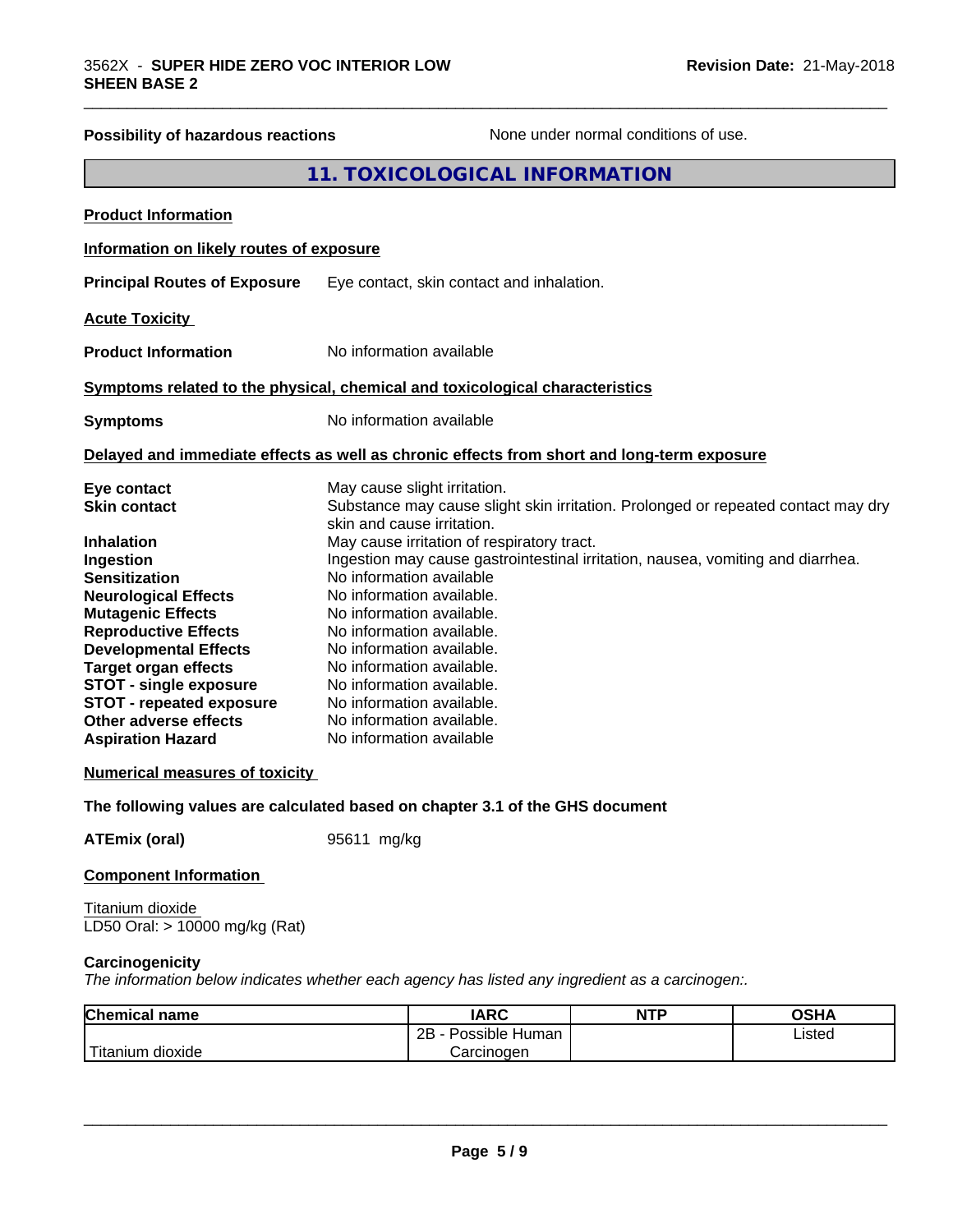• Although IARC has classified titanium dioxide as possibly carcinogenic to humans (2B), their summary concludes: "No significant exposure to titanium dioxide is thought to occur during the use of products in which titanium dioxide is bound to other materials, such as paint."

\_\_\_\_\_\_\_\_\_\_\_\_\_\_\_\_\_\_\_\_\_\_\_\_\_\_\_\_\_\_\_\_\_\_\_\_\_\_\_\_\_\_\_\_\_\_\_\_\_\_\_\_\_\_\_\_\_\_\_\_\_\_\_\_\_\_\_\_\_\_\_\_\_\_\_\_\_\_\_\_\_\_\_\_\_\_\_\_\_\_\_\_\_

#### **Legend**

IARC - International Agency for Research on Cancer NTP - National Toxicity Program OSHA - Occupational Safety & Health Administration

**12. ECOLOGICAL INFORMATION**

#### **Ecotoxicity Effects**

The environmental impact of this product has not been fully investigated.

#### **Product Information**

#### **Acute Toxicity to Fish**

No information available

#### **Acute Toxicity to Aquatic Invertebrates**

No information available

#### **Acute Toxicity to Aquatic Plants**

No information available

#### **Persistence / Degradability**

No information available.

#### **Bioaccumulation**

There is no data for this product.

#### **Mobility in Environmental Media**

No information available.

#### **Ozone**

No information available

#### **Component Information**

#### **Acute Toxicity to Fish**

Titanium dioxide  $LC50:$  > 1000 mg/L (Fathead Minnow - 96 hr.)

#### **Acute Toxicity to Aquatic Invertebrates**

No information available

#### **Acute Toxicity to Aquatic Plants**

No information available

**13. DISPOSAL CONSIDERATIONS**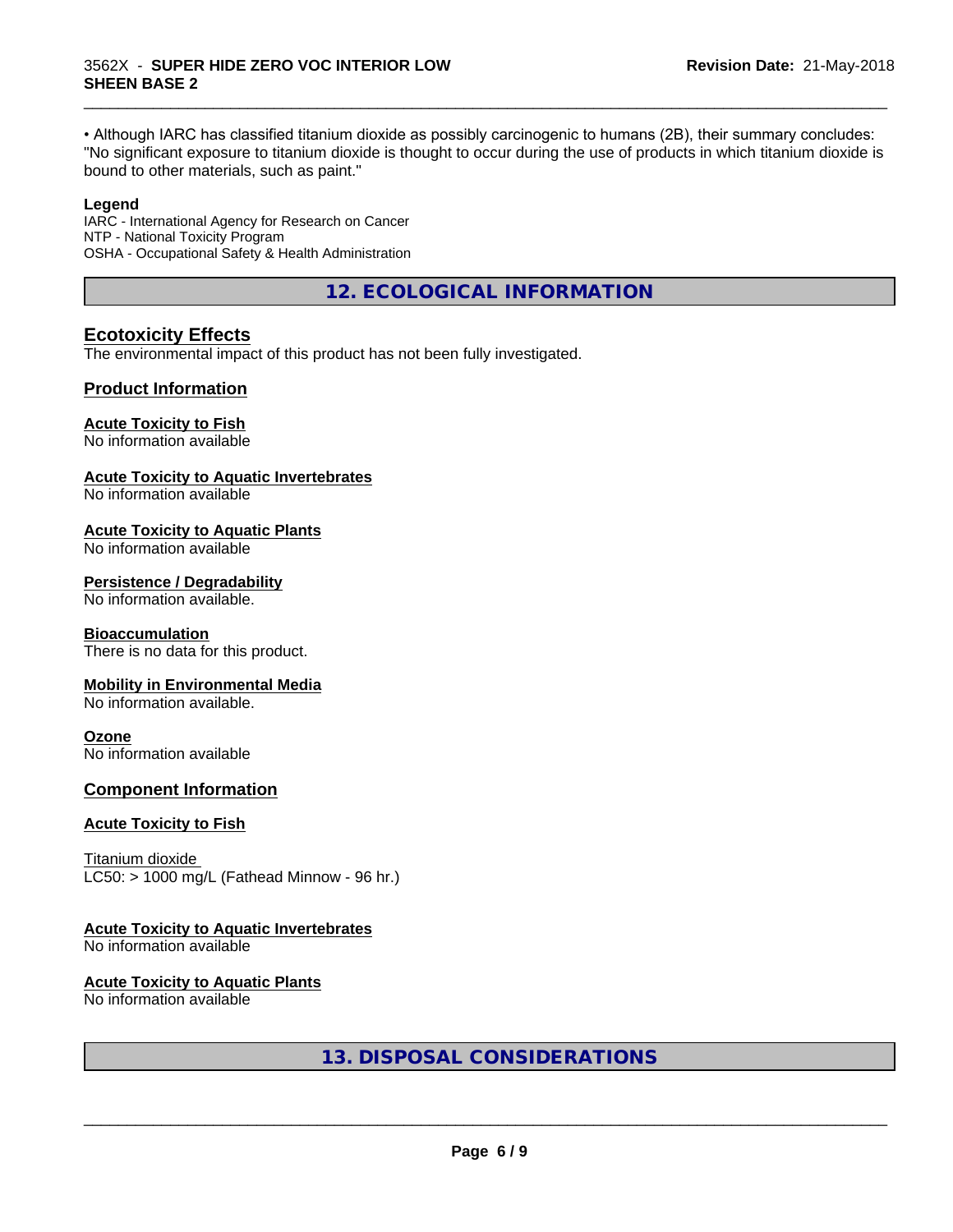| <b>Waste Disposal Method</b> | Dispose of in accordance with federal, state, and local regulations. Local<br>requirements may vary, consult your sanitation department or state-designated<br>environmental protection agency for more disposal options. |
|------------------------------|---------------------------------------------------------------------------------------------------------------------------------------------------------------------------------------------------------------------------|
|                              | 14. TRANSPORT INFORMATION                                                                                                                                                                                                 |
| <b>DOT</b>                   | Not regulated                                                                                                                                                                                                             |
| <b>ICAO / IATA</b>           | Not regulated                                                                                                                                                                                                             |
| <b>IMDG/IMO</b>              | Not regulated                                                                                                                                                                                                             |
|                              | <b>15. REGULATORY INFORMATION</b>                                                                                                                                                                                         |
|                              |                                                                                                                                                                                                                           |

\_\_\_\_\_\_\_\_\_\_\_\_\_\_\_\_\_\_\_\_\_\_\_\_\_\_\_\_\_\_\_\_\_\_\_\_\_\_\_\_\_\_\_\_\_\_\_\_\_\_\_\_\_\_\_\_\_\_\_\_\_\_\_\_\_\_\_\_\_\_\_\_\_\_\_\_\_\_\_\_\_\_\_\_\_\_\_\_\_\_\_\_\_

# **International Inventories**

| <b>TSCA: United States</b> | Yes - All components are listed or exempt. |
|----------------------------|--------------------------------------------|
| <b>DSL: Canada</b>         | Yes - All components are listed or exempt. |

#### **Federal Regulations**

#### **SARA 311/312 hazardous categorization**

| Acute health hazard               | No |
|-----------------------------------|----|
| Chronic Health Hazard             | Nο |
| Fire hazard                       | No |
| Sudden release of pressure hazard | Nο |
| Reactive Hazard                   | Nο |

#### **SARA 313**

Section 313 of Title III of the Superfund Amendments and Reauthorization Act of 1986 (SARA). This product contains a chemical or chemicals which are subject to the reporting requirements of the Act and Title 40 of the Code of Federal Regulations, Part 372:

*None*

**Clean Air Act,Section 112 Hazardous Air Pollutants (HAPs) (see 40 CFR 61)**

This product contains the following HAPs:

*None*

#### **US State Regulations**

**California Proposition 65**

**AVIMARNING:** Cancer and Reproductive Harm– www.P65warnings.ca.gov

#### **State Right-to-Know**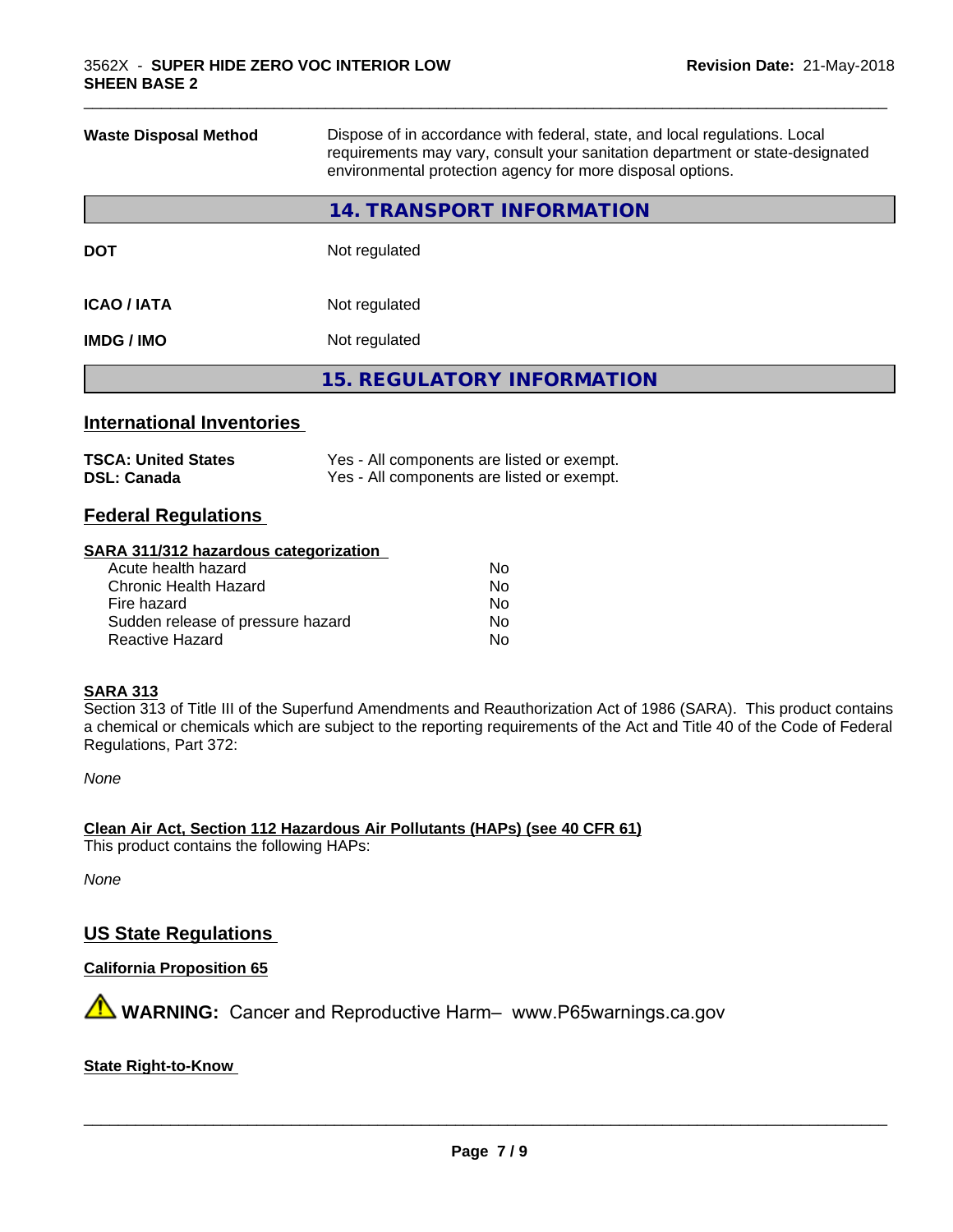| <b>Chamiss</b><br>name<br>emca<br>un | - -<br>M -<br>aunuscus | Jersev<br><b>Nev</b><br>55 | าทรงIvania |
|--------------------------------------|------------------------|----------------------------|------------|
| Limestone                            |                        |                            |            |
| l itanıum<br>dioxide                 |                        |                            |            |

#### **Legend**

X - Listed

# **16. OTHER INFORMATION**

| <b>HMIS</b> |  |
|-------------|--|
|-------------|--|

**Health: 1 Flammability: 0 Reactivity: 0 PPE: -**

\_\_\_\_\_\_\_\_\_\_\_\_\_\_\_\_\_\_\_\_\_\_\_\_\_\_\_\_\_\_\_\_\_\_\_\_\_\_\_\_\_\_\_\_\_\_\_\_\_\_\_\_\_\_\_\_\_\_\_\_\_\_\_\_\_\_\_\_\_\_\_\_\_\_\_\_\_\_\_\_\_\_\_\_\_\_\_\_\_\_\_\_\_

#### **HMIS Legend**

- 0 Minimal Hazard
- 1 Slight Hazard
- 2 Moderate Hazard
- 3 Serious Hazard
- 4 Severe Hazard
- \* Chronic Hazard

X - Consult your supervisor or S.O.P. for "Special" handling instructions.

*Note: The PPE rating has intentionally been left blank. Choose appropriate PPE that will protect employees from the hazards the material will present under the actual normal conditions of use.*

*Caution: HMISÒ ratings are based on a 0-4 rating scale, with 0 representing minimal hazards or risks, and 4 representing significant hazards or risks. Although HMISÒ ratings are not required on MSDSs under 29 CFR 1910.1200, the preparer, has chosen to provide them. HMISÒ ratings are to be used only in conjunction with a fully implemented HMISÒ program by workers who have received appropriate HMISÒ training. HMISÒ is a registered trade and service mark of the NPCA. HMISÒ materials may be purchased exclusively from J. J. Keller (800) 327-6868.*

 **WARNING!** If you scrape, sand, or remove old paint, you may release lead dust. LEAD IS TOXIC. EXPOSURE TO LEAD DUST CAN CAUSE SERIOUS ILLNESS, SUCH AS BRAIN DAMAGE, ESPECIALLY IN CHILDREN. PREGNANT WOMEN SHOULD ALSO AVOID EXPOSURE.Wear a NIOSH approved respirator to control lead exposure. Clean up carefully with a HEPA vacuum and a wet mop. Before you start, find out how to protect yourself and your family by contacting the National Lead Information Hotline at 1-800-424-LEAD or log on to www.epa.gov/lead.

| <b>Prepared By</b>                               | <b>Product Stewardship Department</b><br>Benjamin Moore & Co.<br>101 Paragon Drive<br>Montvale, NJ 07645<br>800-225-5554 |  |
|--------------------------------------------------|--------------------------------------------------------------------------------------------------------------------------|--|
| <b>Revision Date:</b><br><b>Revision Summary</b> | 21-May-2018<br>Not available                                                                                             |  |

Disclaimer

The information contained herein is presented in good faith and believed to be accurate as of the effective date shown above. This information is furnished without warranty of any kind. Employers should use this information only as a **supplement to other information gathered by them and must make independent determination of suitability and** completeness of information from all sources to assure proper use of these materials and the safety and health of employees. Any use of this data and information must be determined by the user to be in accordance with applicable **federal, provincial, and local laws and regulations.**